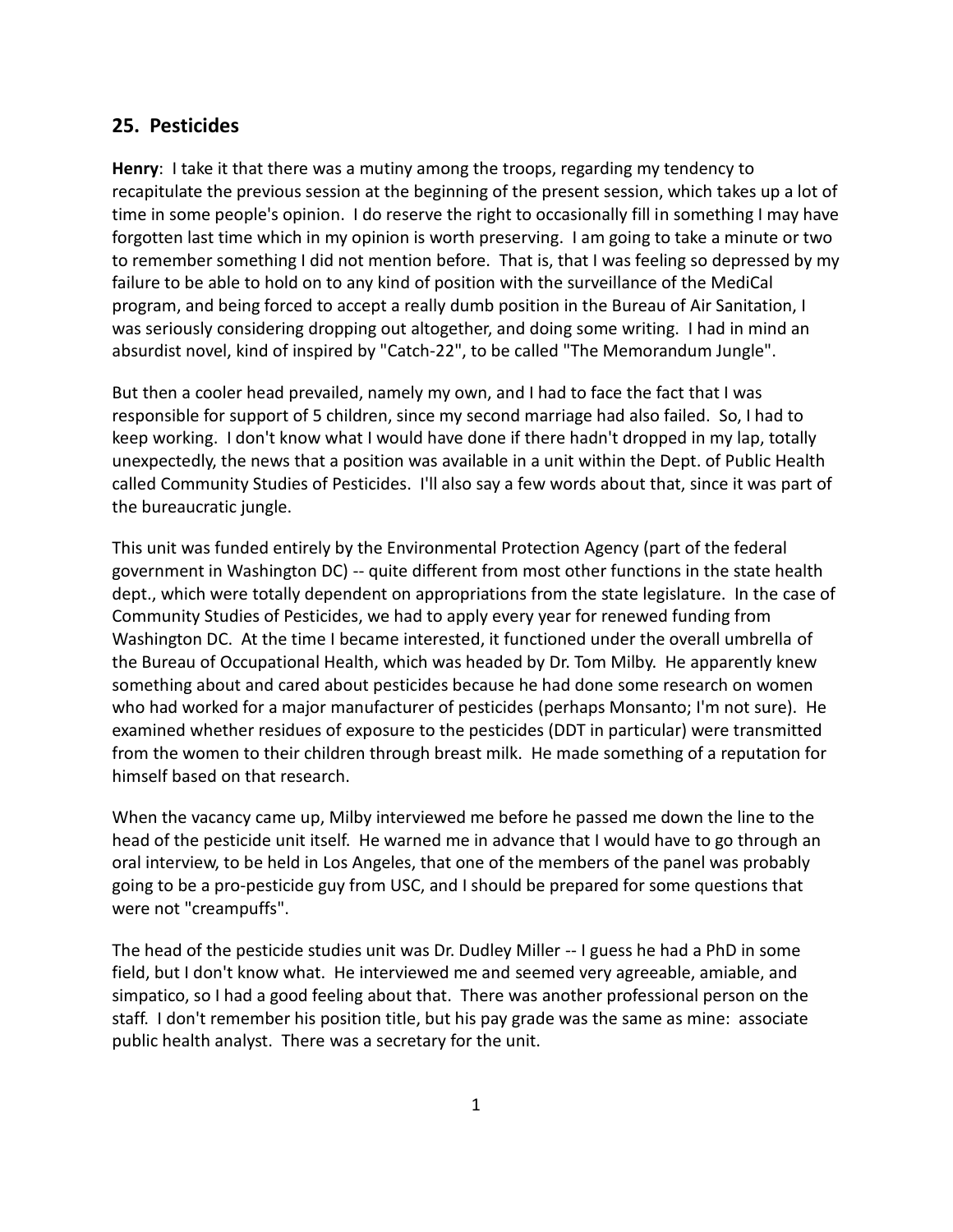I went down to LA for the oral interview. The USC guy did ask me, after some preliminaries, what did I think of Rachel Carson? She had written a book called "Silent spring" which was a piece of special pleading, really, that the use of DDT was having a really deleterious effect on certain bird populations -- principally those that lived on fish. The fish were affected by agricultural runoff of DDT, a very long-lived pesticide that built up in the food chain. These sea birds were laying eggs that had very soft shells. The eggs frequently broke before hatching, and the populations of these birds were declining -- to such an alarming extent that, as the book title suggests, the songbirds in certain parts of the country were not being heard as they used to be.

I tried to dodge the question without answering very directly whether I liked the book or not. I said something along the line that it was very effective in its way. The guy let the subject drop. So, I passed that exam, which was pretty much a sham. They all knew I was wanted by Milby, and they didn't want to antagonize him by turning me down.

I reported for work in Sep 1968. The first assignment I was given by Dr. Miller, I think he put in the form of a question. He said, "There's going to be a trial held in Bakersfield in which the health dept. is going to want the right to have the manufacturers of agricultural chemicals report what they have sold, where, for what purposes, and in what quantities. The manufacturers are going to take the position that these are trade secrets, and they don't have to report if they don't want to (and they didn't)". The hidden agenda was that they didn't regard the health dept. as a friendly dept. They thought that the supervision of the use of agricultural chemicals should be by the state Dept. of Agriculture -- which was legally responsible for protecting and advancing the interests of the industry of agriculture. The purpose of the health dept. was to preserve and protect the health of the public at large.

I accepted this assignment with pleasure. I went down there and sat in on the trial for a couple of days. I believe that after the judge took it under submission, it ended with the health dept. winning, and the judge refused to issue an injunction prohibiting them from receiving this information. I came back and wrote a report on what I had seen and heard. Because it was for a very limited audience, namely Dr. Miller himself, I didn't hesitate to write it in a non bureaucratic way, using adjectives, adverbs, and whatever I could to add spice to the subject, rather than the usual bureaucratese. Dr. Miller liked it a lot; he told me that it was a noble piece of writing. He was the first person to ever say anything about my writing, so that meant a good deal to me. I would have liked nothing better than to continue working under Dr. Miller, but it seems that he was on the verge of retiring. Within a month or two he was gone, and was replaced by a guy named Bill -- I've blanked out on his last name. A psychologist might call it "motivational forgetting". I didn't have much respect for him. He was a PhD in chemistry. I have no idea how he got his PhD, but it didn't have anything to do with pesticides.

Up to this point, almost all of the studies by Community Studies of Pesticides unit had been on people with possible pesticide exposure during the manufacture of these compounds, and to some extent the application of the materials in the field by crop-dusting planes or ground rigs.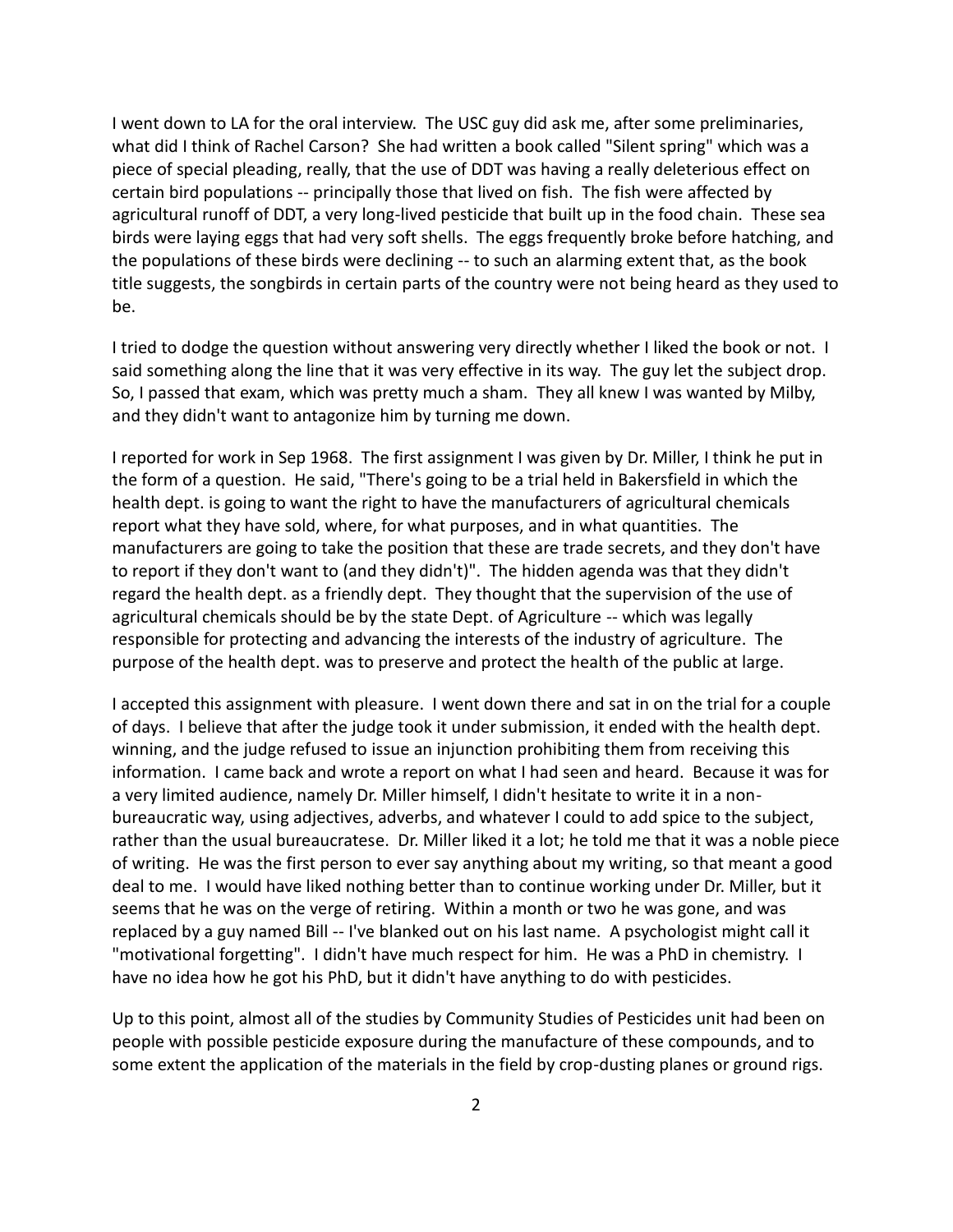The unit had never studied the effects of these chemicals on field workers, which was my big interest. So, I began sending out ideas for possible research subjects that I felt would fit within the purview of the unit, beginning with a survey. I was an old hand at designing questionnaires and running them by some sample population. It occurred to me that I would ask people who were knowledgeable about the field what types of symptoms people might exhibit who had been exposed to agricultural chemicals on the job while harvesting the crops. I proposed a questionnaire which would list 10, 12, or whatever number of these symptoms, mingled with a few that were not related, so people wouldn't get the idea that the questionnaire was biased. It was to be administered to a representative group of farm workers, and a control group of people who had never worked in agriculture.

I got advice from Miller, Milby, and anybody else in the health dept. who might have ideas on the subject. I was given carte blanche to go down to Tulare County, which was selected because it still had harvests going on. We were approaching the late fall/ winter season, and some parts of the state, like the Salinas Valley, didn't have any harvests going on that time of year. Tulare County had things going on year-round. In the middle of winter, the navel orange harvest was at its peak. That's why I selected that area as the study site. It also happened that my old friend Cesar Chavez was in the midst of organizing grape workers, and mounting a grape boycott, not only in that area, but in the entire U.S. and overseas as well. One of the weapons he was using in the boycott was to tell people that under existing conditions, growers who were not organized by the union were using these pesticides on grapes without supervision. Chavez was very interested in the subject of pesticide control. I talked to him about it ...

**David**: Can I interrupt here?

**Henry**: Yes.

**David**: What was the extent of your personal contact with Cesar Chavez? When did you meet him? Was he actually your personal friend at that point?

**Henry**: Oh, I knew him way back when I was starting as research director for AWOC, in Jul 1959. I met him that fall, and we kept in touch one way or another for all the intervening years. It's not that we saw each other regularly at all, but our paths would cross. When the grape strike first began in Sep 1965, I used to go on car caravans, which was one of the functions of the Citizens for Farm Labor group that I started. We would transport supplies of beans and rice, etc. They had mass meetings every weekend involving Chavez and other strike leaders, including filipinos, who were very actively involved in the early stages of strike. At these mass meetings, the workers themselves would hear progress reports. The general public was welcome to sit in. Those of us who brought supplies in the car caravans would mingle, and listen to the reports. I would usually sit near the back of the hall, because I thought the farm workers themselves should be the principal participants at the meetings.

Chavez was gifted at being able to remember names and faces. It seemed that every time I went to these meetings, no matter where I sat in the auditorium, he would spot me, remember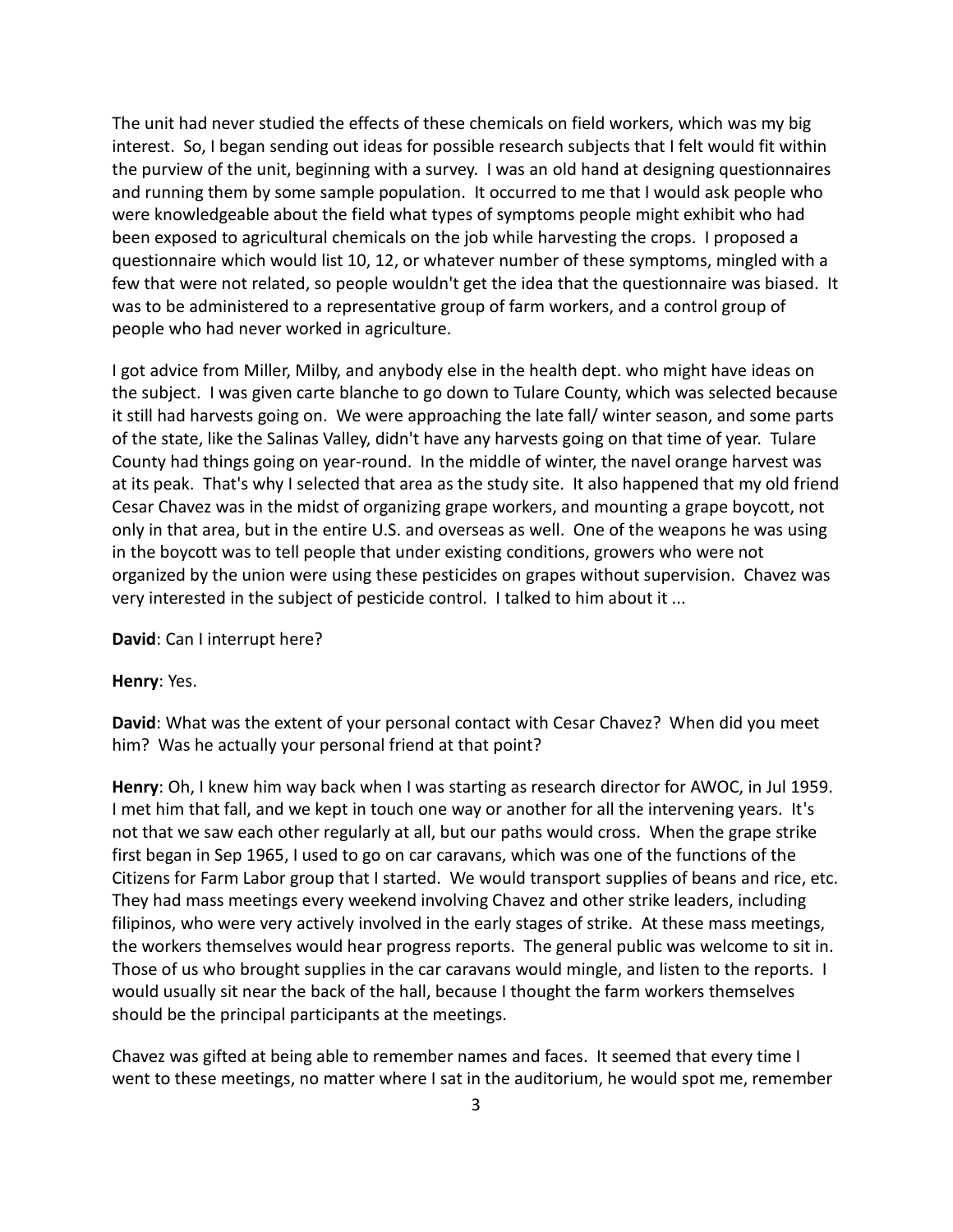me, and walk down the aisle to greet me. That just made me feel great. That's why I say I considered him a friend. I was in this sphere of pesticide studies. He said that if he had known that I was looking for a job [*chuckle*], I could have worked for him. He was being semi-facetious; at that time all his co-workers were being paid \$5 a week spending money, and room and board. That's what I would have been getting if I had worked for him. He knew I had dependents and couldn't do that, but he still talked about the possibility.

The reason I wanted to talk with him on this occasion was that I needed interviewers. He suggested 2 or 3 people that he knew were highly responsible. They were farm workers, probably working in the oranges at that time of year. He thought that what the health dept. would be able to pay them would equal what they could make picking oranges. He gave me their names, addresses, and phone numbers. I interviewed them, and they were very responsible people, all Spanish speaking. They were willing to work for the health dept. because they were also interested in the subject matter. I had to instruct them, as I had my interviewer in the bracero study years before, that this survey should be presented as being of general public health interest, not as having any axe to grind. I did not want them to have the feeling that we were going to try to eliminate agricultural pesticides, or anything of that sort.

We got several hundred results. We found that for most of the symptoms that were likely to be associated with parathion and the other organophosphates, there was a statistically significant difference between the two groups in the frequency with which the symptom was experienced during the study period. There were a number of holes in the methodology. Eventually, after we had several hundred returns, I became convinced that we should turn to other ways of looking at effects of pesticides on field workers. A couple of years later I learned that almost exactly the same methodology was being used by a team of sociologists from UC Davis, without giving me any credit, but I didn't care. As they say, imitation is the sincerest form of flattery.

Another of my ideas had to do with a line of argumentation used by pesticide manufacturers: that if field workers suffered from exposure, it was to a large extent their own fault, from not protecting themselves adequately by what they wore. If one followed up this line of argumentation with them, they were happy to write back a list of things that field workers should wear to protect themselves. They didn't indicate whether these things should be provided by the employers, or whether the workers should pay for them out of pocket. The list included things like fingerless gloves, in which the fingers were exposed so that the worker could grasp the crop. The palm of the hand, according to the manufacturers, was more vulnerable to dermal exposure because it was wide open; the thumb and fingers were better protected by pads. So, that was one thing the farm workers should supposedly use to protect themselves.

I remember another area that was emphasized was the forehead, which was supposedly a wide open avenue through which pesticide residues could leach into the bloodstream and have adverse effects. Of course, one should also wear appropriate clothing to protect the body. I don't think they ever went so far as to recommend wearing anything like raincoats or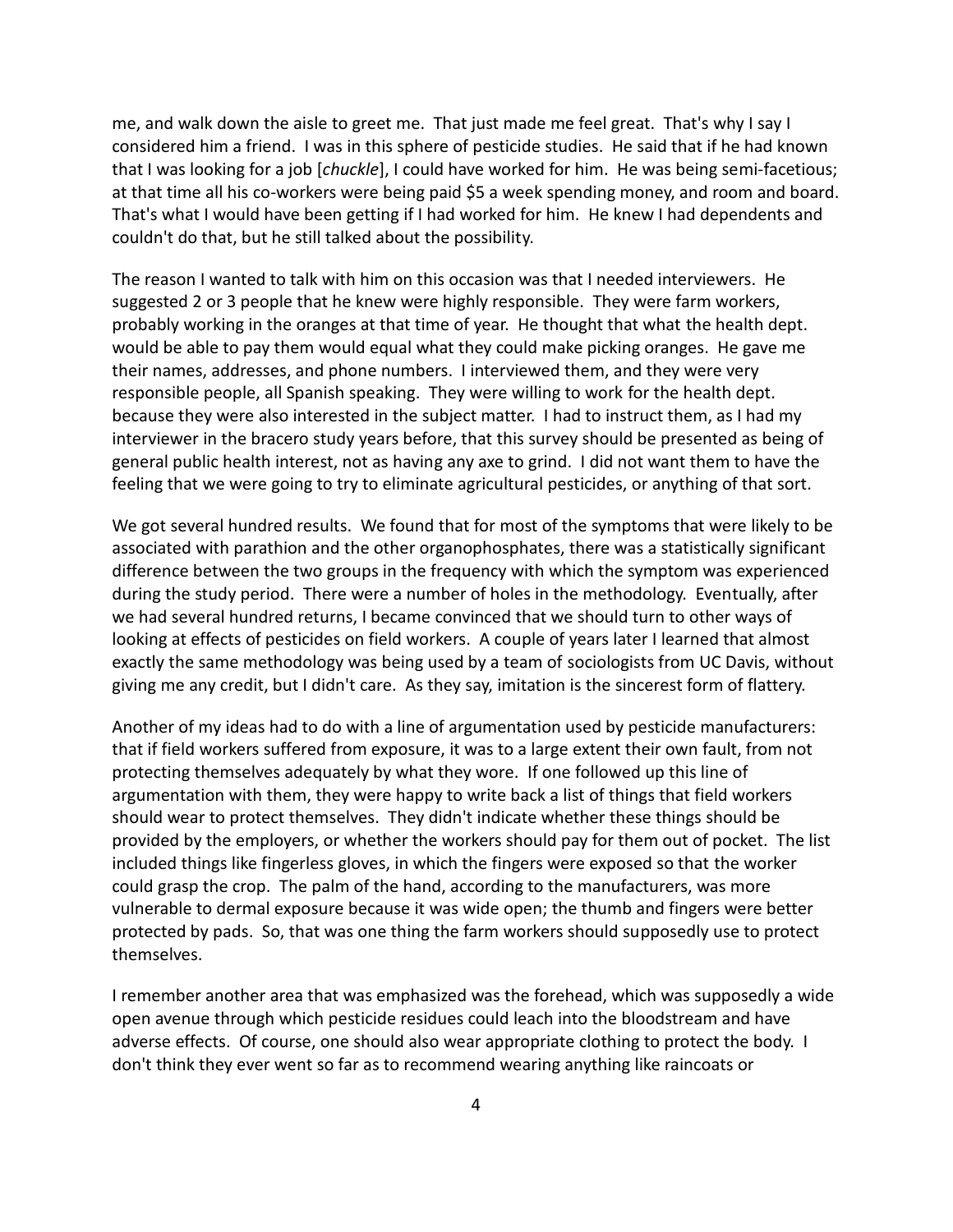rubberized material of any kind -- in warm weather, that would have been unthinkable for a field worker. But they were supposed to wear reasonably thick shirt and pants fabrics.

I conceived the idea of testing this line of argument by measuring exactly how much pesticide residue was penetrating to the skin through the clothing. I guess what I did was have patches of aluminum foil (or some such thing) taped to the subject's arms, legs, and torso, retrieved after a day's work, and forwarded to the pesticide laboratory in the main building of the state health dept. There was a guy on duty full-time there to examine specimens with a spectroscope, to see what kinds and what quantities of pesticides penetrated the clothing. This lab served for purposes other than our pesticide studies unit. It was available to local health depts. around the state in cases of suspected pesticide poisoning, by accident or suspected foul play. This was an example of the kind of thing I was going to put into my novel. The fellow at the lab (it was a one-man operation) would put the samples into a freezer to be examined at his leisure -- and he did love his leisure. Every time that I ever visited that lab, I always found him reading the Wall Street Journal. He did not take his work seriously, let's just put it that way. He lacked any passion for safeguarding the public health. Jim was his name. I have again (perhaps deliberately) forgotten his last name.

Don Mengel was my associate with the same job title I had -- whatever that was. Whenever there was a major pesticide poisoning in the field, one or the other of us would usually go out and try to get the complete history of what had happened, and why.

The health dept. was under the leadership of Dr. Lester Breslow, whom I have mentioned on a number of occasions as being a real pioneer in the field of public health, as long ago as the first year I was there -- 1952. At that point he was already trying to get the health dept. and the public at large concerned about the effects of smoking cigarettes. This was before anybody else was talking about it. I believe that he used his influence, which was considerable, to get the state to make pesticide poisoning a reportable condition by physicians in private medical practice -- like measles, mumps, or any other communicable disease. He wanted to add pesticide poisoning, even if it were only suspected, to the list of reportable conditions -- that is, to be reported on a standardized form to the state health dept. There are certain cases in which a practicing physician in a rural area should be able to spot something caused by exposure to the highly toxic compounds called organophosphates. They include parathion and many compounds with similar names, such as malathion. Reports would come in to our office. Some cases were fully self-contained. For example, if laboratory analysis indicated some other cause, no further investigation was needed. In some cases, the report was quite skimpy, so Don or I would go out and fill in the missing information. There was never any lack of things to do.

Here's one I had a lot to do with. In my reading, I came across an article about a group in England who had worked on a technique to ascertain the effects of organophosphates by something called electromyography. This consisted of stimulating a nerve (the ulnar nerve) with a small electric shock, resulting in a reflex action by the forearm muscles -- a bit like a doctor using a rubber mallet to tap the patellar tendon, which results in involuntary contraction of the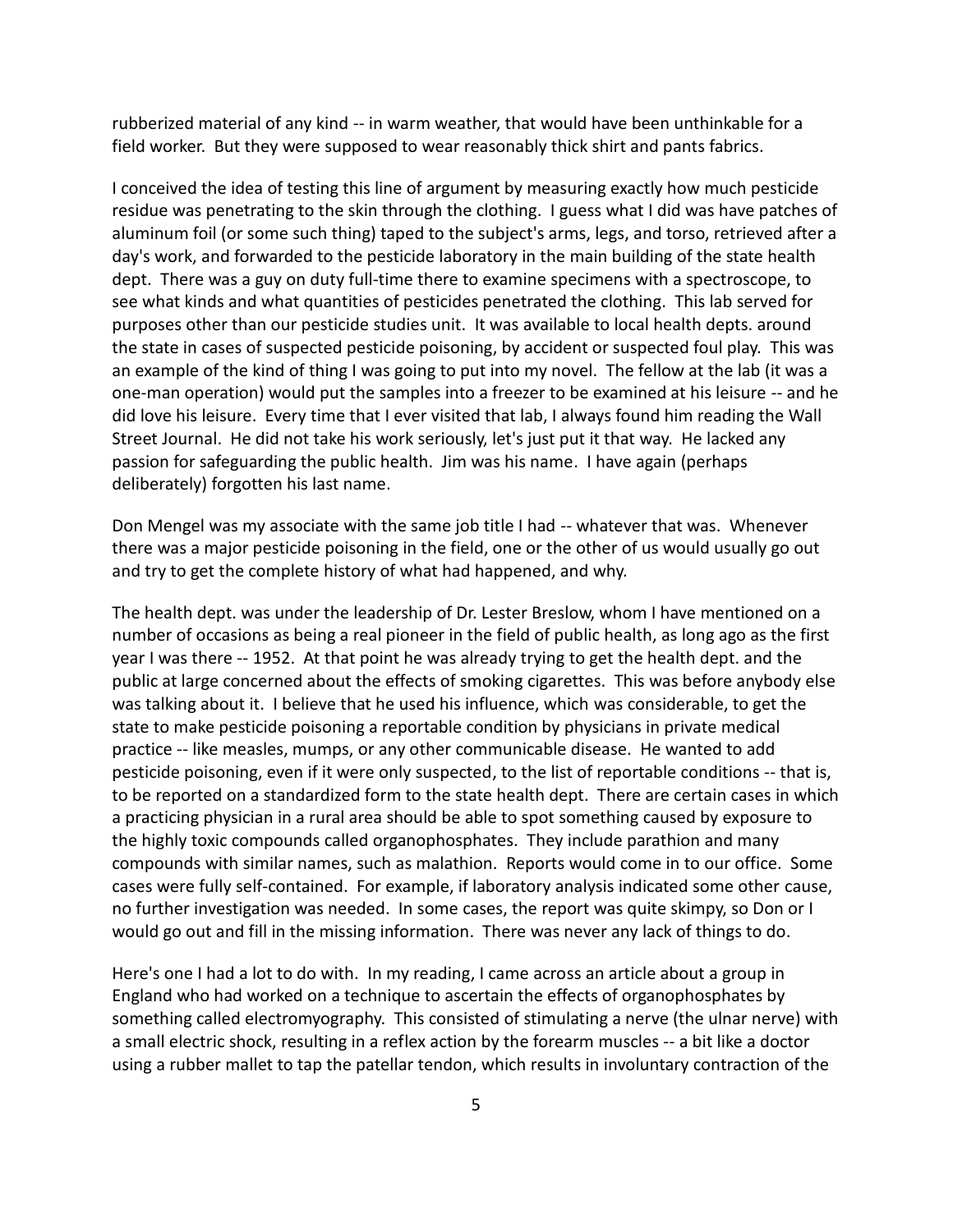thigh muscle in a healthy person. The idea was that you can get a picture of the spike resulting from the reaction to the stimulus -- a bit like the printout of an EKG, except in this case there was a series of four stimuli. In a healthy subject, the spikes would be identical. In a person with impaired neuromuscular system, the spikes would be progressively smaller. I looked around to find someone who might be able to provide a general outline of the apparatus required, based on the description in this article, which was actually pretty fragmentary. I finally found an outfit in Alameda that said they would take a crack at it, with various safeguards built in so that nobody would be electrocuted. They succeeded in making something serviceable, and we tried it out on ourselves. It wasn't exactly pleasurable, but as long as the subject was told in advance what to expect we thought we might be able to get some data.

Again, we were interested to compare control subjects with farm workers who had been exposed to pesticides, particularly in the harvest of oranges. With oranges, you're working among the leaves all the time. If those leaves have any residue on them, you're bound to inhale some and get it on your skin. Again, I went down to Tulare County to look for subjects. This time, it didn't require any interviewers. I was looking for people who were willing to be exposed

(if they weren't already) and also willing to undergo small electric jolts from the apparatus. I was only able to find one to begin with, and that was Stephen Anderson. This was in the summer, and he was out here from back East, where he was living at the time. He might have been starting Harvard already by this time. Anyway, we got him a job picking oranges, and at the end of the day hooked him up to this apparatus to get an electromyograph. We may have kept this up for a couple of days. We had great difficulty finding other people to participate.



**David**: Was he exposed to pesticides?

**Henry**: Oh, he couldn't have failed to be.

The results were indeterminate, possibly because the equipment wasn't all that great. As I say, it was practically impossible to get a large cohort. So, this had to be written off as an interesting beginning which required further work. We didn't have the time or expertise to carry it on to a really convincing conclusion.

The "gold standard" in assessing the effects of organophosphates is taking blood samples, and sending the samples for analysis of an enzyme called cholinesterase, which plays a crucial role in transmission of nerve impulses. Exposure to organophosphates inhibits cholinesterase activity, which is a very reliable marker.

I may have mentioned the name Wendy Goepel in some of my previous episodes. She and I had worked together closely in the formation of Citizens for Farm Labor, editing the magazine, etc. When the great strike of 1965 broke out, she left Berkeley, moved to Delano, and became kind of a personal secretary for Cesar Chavez. In the course of time, she met a young doctor, David Brooks, who was setting up a clinic to be called "Salud" (which means "health"), intended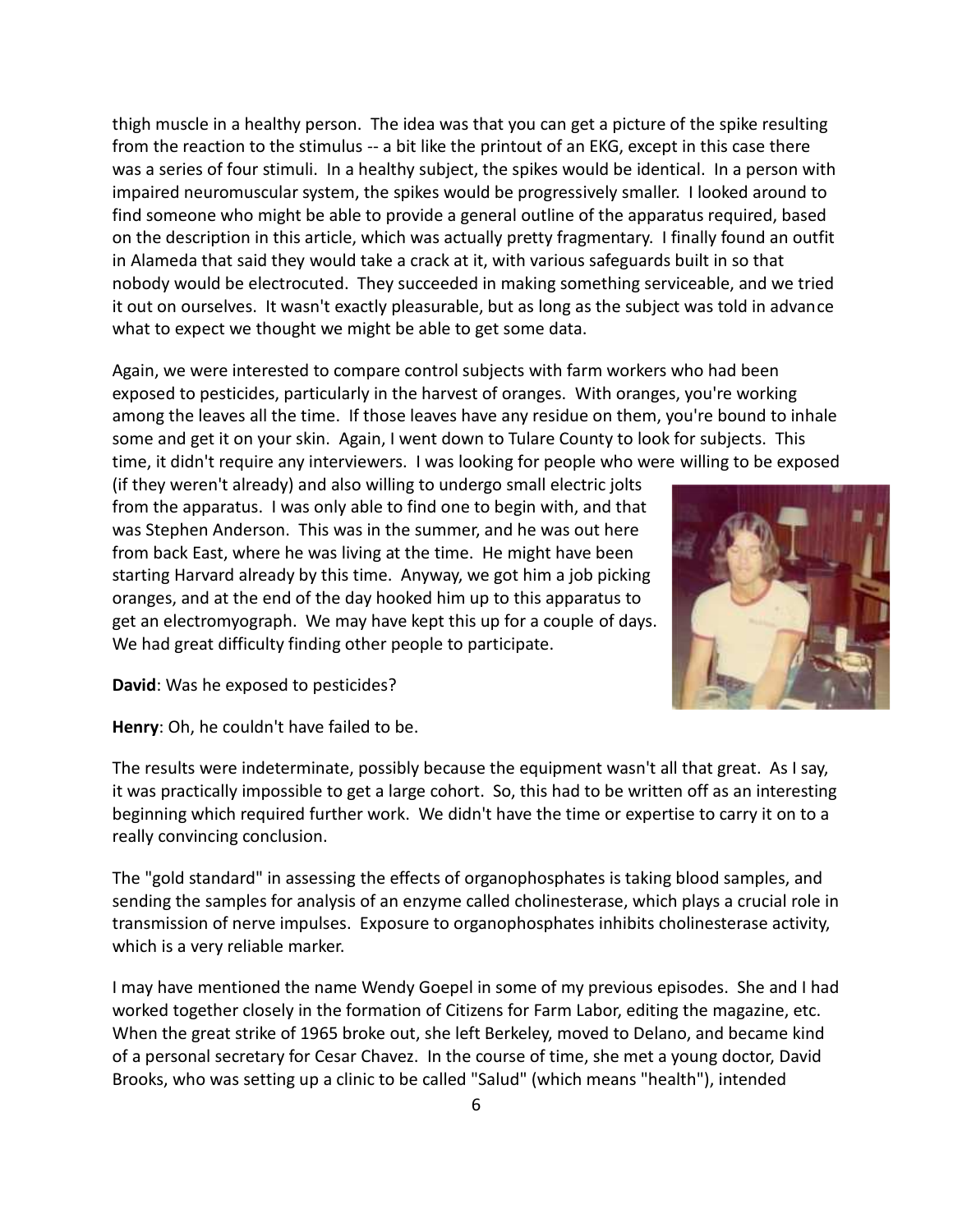primarily for agricultural workers. She left the strike to work full-time on the establishment and growth of this clinic. She and Brooks got married. They didn't live happily ever after, but they made quite a success of that clinic.

I went to Wendy and said, "How about if we draw off a small portion of the blood samples that you take for other purposes, and look at cholinesterase levels in that subsample?" She thought that was a capital idea. In order to round out the research design, it was necessary to have the people who had given the blood samples give us some detail about their activities in the previous 30 days or so. We would then divide the subjects into two groups: those who had done farm work, and those who hadn't. The ones who had done farm work needed to be further subdivided according to the amount of work, which crop, etc. It was pretty complex, but it was the best thing going, and it kept on going as long as I was with the pesticide studies unit.

**David**: So, these organophosphates interfere with neuromuscular activity. What other kinds of symptoms would people have? Did you look at long-term things like cancer rates?

**Henry**: Pesticides can be divided roughly into two large groups. The organophosphates are comparatively short-lived. The other group, called chlorinated hydrocarbons or organochlorides, includes the DDTs and other long-lasting pesticides, and affect mainly the reproductive system rather than the neuromuscular system.

**David**: What pests did these things target? On oranges, for example.

**Henry**: Insects. Interestingly enough, the principal target in oranges is an insect called a thrips, and the only damage it causes is cosmetic. It leaves a little scar around the stem, on the outside. The growers douse the trees heavily with parathion at the time of the year when thrips are likely to emerge from their pupal stage. They leave the tiny scar when they lay their eggs. The inside of the orange is totally unaffected. So, this particular use of parathion is simply because the housewives of America want flawless fruits and vegetables. They consider this small scar to be as serious as if there were a worm inside the orange, which there never was and never will be. You can't argue with the tastes of American consumers.

**David**: What are the long-term effects of organophosphates on humans?

**Henry**: Long-term effects of organophosphates are probably minimal. It's the short-term effects that one has to worry about. They include dizziness, sweating ...

**David**: Do they cause accidents in the workers? I mean, if you're up on a 20-foot ladder and you get dizzy, do people fall?

**Henry**: I suppose that is possible. Somewhere in my souvenirs, I have records from all these projects, including copies of the questionnaire, the electromyographs I got from studying Stephen, and copies of my field reports of particularly dramatic poisoning cases, in which I